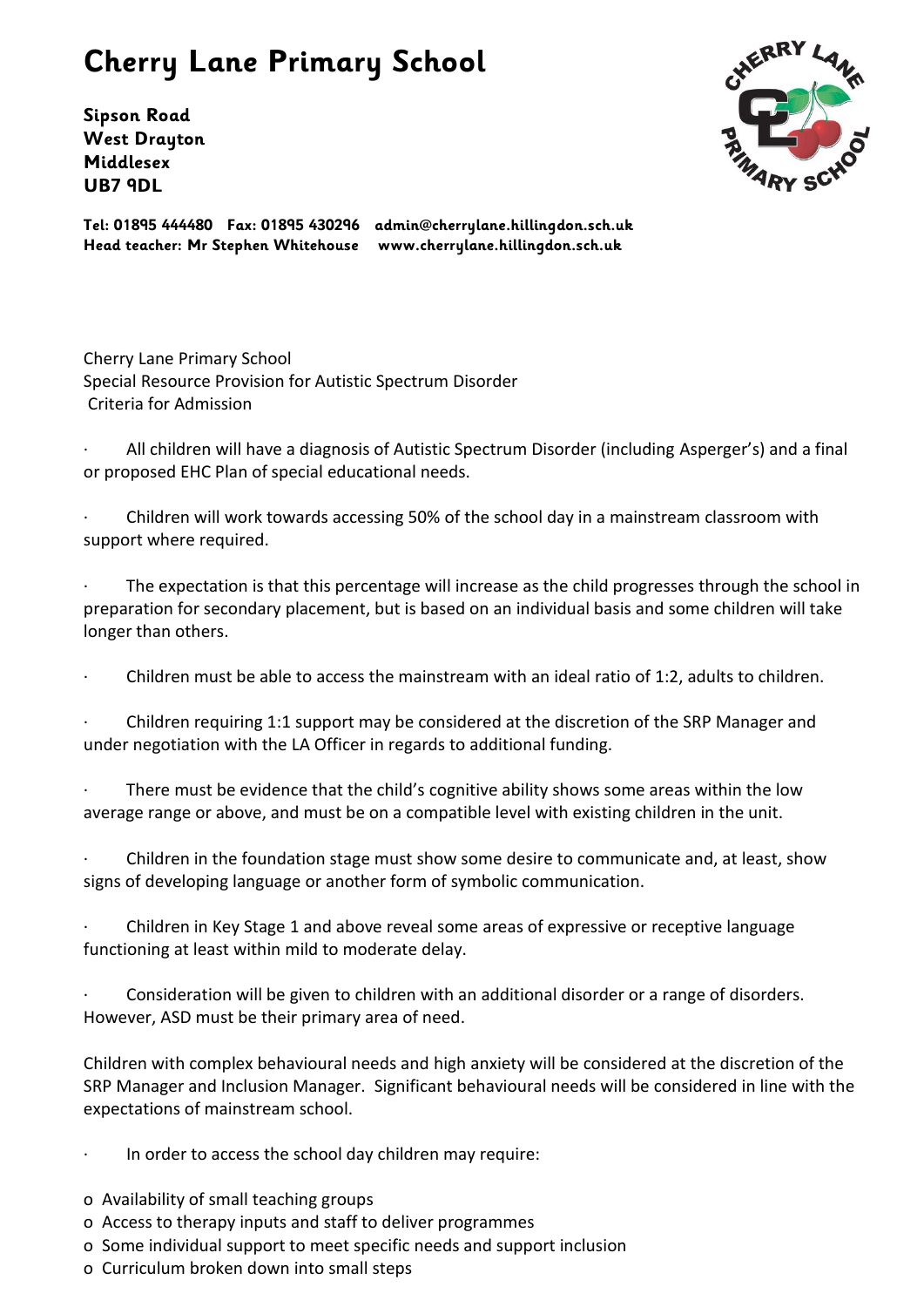## o Access to a distraction free environment

## Referral Process

All applications/referrals will be through the Disability Panel.

· Priority will be given to children living in the London Borough of Hillingdon. Requests from outside the Borough will be considered by the Disability Panel and SRP Manager according to suitability and available places.

The school admissions panel meeting will take place during the autumn term each year and at other times as deemed necessary.

· Staff from the Resource base will visit every child before consideration can be given to placement.

Parents will be expected to have visited the Resource base before suggesting as a preference.

The Disability Service, and the professionals within this, will propose admissions to the Resource base but the final decision as to whether or not to admit will rest with the SRP Manager, Inclusion Manager and Headteacher.

· Some children may be offered an assessment place at the Resource base at the discretion of the SRP Manager. This will provide a further opportunity to investigate suitability for the provision if a decision on placement cannot be reached following observations of the child and discussion with other professional.

## Exit Criteria

It is important to note that the Resource placement will not necessarily remain appropriate throughout the child's time in the primary sector. Children's needs can change and sometimes their progress indicates that a change of provision or placement is necessary.

Any discussions about a change of provision will be based on evidence presented at the annual review meeting. Preliminary discussions will be held with parents/carers. The evidence should include recent professional reports about the child.

If the annual review is likely to recommend a change of provision an Officer from the Disability Service will be invited to attend the meeting.

The annual review can recommend a change of provision based on evidence and can recommend changes to the EHC Plan. Ideally this would be in agreement with the parents/carers and the child.

Any decision to amend the EHC Plan rests with the LA Officer who will inform parents/carers and the school of the decision once the report from the annual review has been received in the SEN Team.

If the decision is to amend the EHC Plan and recommend a change of provision, a proposed amended EHC Plan will be sent to the parents/carers to consider. Parents/carers can then express their preference for a new placement in accordance with the SEN Code of Practice.